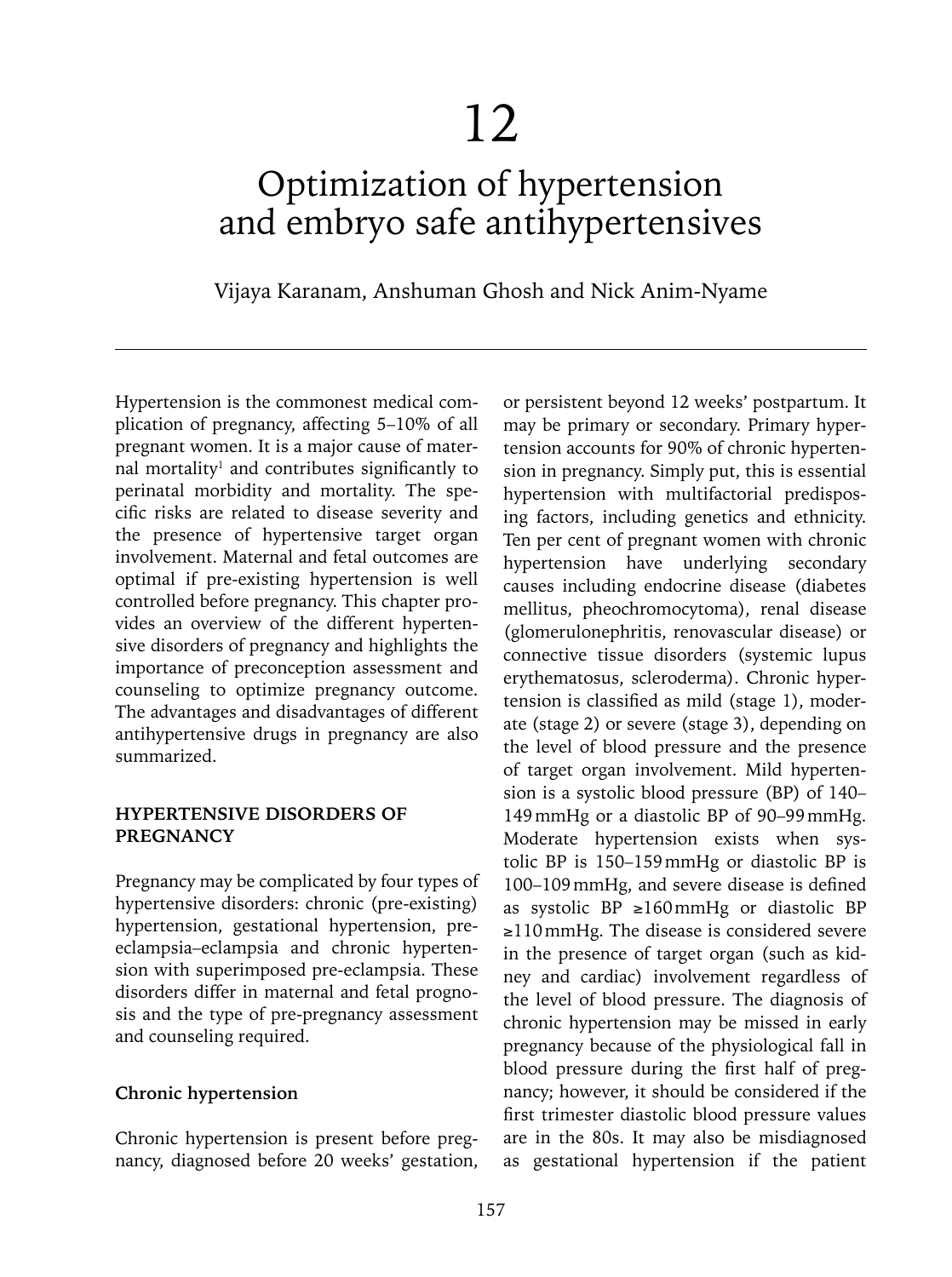first presents in late pregnancy. The diagnosis should also be considered in women who develop recurrent hypertension in pregnancy.

The prevalence of chronic hypertension varies depending on the population studied. Unfortunately, it appears to be rising across all populations, partly due to the increasing body mass index (BMI) of the general population and also due to the current pattern of childbearing in women of advanced age. The health and financial burden of looking after pregnant women with hypertension will increase in the future as more resources are required to meet the cost of additional laboratory tests and more frequent antenatal monitoring.

Maternal complications result from severe hypertension or superimposed pre-eclampsia and include acute left ventricular failure, acute renal failure, intracranial hemorrhage (stroke) and placental abruption. Fetal complications such as preterm delivery, intrauterine growth restriction (IUGR) and increased risk of stillbirth are also related to severe hypertension, superimposed pre-eclampsia and placental abruption. For most women with mild to moderate chronic hypertension, the risks of maternal or perinatal morbidity and mortality are moderate compared to normal pregnancy. However, these are increased significantly in severe hypertension, when maternal age is greater than 40 years, chronic hypertension has been present for more than 5 years, or coexisting medical disorders (such as diabetes, renal disease connective tissue disease, cardiac disease) are also present $2,3$ .

## **Gestational hypertension**

Gestational hypertension is new onset hypertension after 20 weeks' gestation in the absence of proteinuria. Hypertension is defined as systolic BP ≥140mmHg and/or diastolic BP of ≥90mmHg on at least two occasions, at least 4 hours apart and resolving within 12 weeks after delivery. The disease is considered severe if systolic BP is ≥160mmHg and/or diastolic  $BP \geq 110 \text{mmHg}^4$ . Gestational hypertension is part of the pre-eclampsia–eclampsia spectrum of disorders and accounts for up to 25% of the syndrome. Up to 25% of cases may progress to pre-eclampsia, and although the rate of progression is unpredictable, it appears to be dependent on the gestational age at onset. For example, Barton *et al.* provided evidence that the risk of pre-eclampsia may increase to up to 50% if gestational hypertension occurs before 30 weeks' gestation<sup>5</sup>. Fortunately, most cases of gestational hypertension are mild to moderate, occur close to term and the risk of poor fetal outcome is only slightly greater than in normal pregnancy. However, severe or early onset disease is associated with significant adverse perinatal outcomes such as IUGR. Women with severe gestational hypertension should therefore be managed in a similar manner to those with severe pre-eclampsia<sup>4</sup>.

## **Pre-eclampsia**

Pre-eclampsia is a multisystem disorder of the second half of pregnancy diagnosed by new onset hypertension and proteinuria after 20 weeks' gestation with resolution of both within 12 weeks' postpartum. Hypertension is defined using an absolute cut-off systolic BP ≥140mmHg or diastolic BP ≥90mmHg on at least two occasions and at least 4 hours apart. Proteinuria is defined as more than 300mg urinary protein excretion in 24 hours. Underlying chronic renal disease should be suspected if proteinuria is present before 20 weeks' gestation or persists beyond 12 weeks after delivery. Proteinuria of pre-eclampsia results from glomerular endotheliosis and is part of the underlying generalized endothelial dysfunction. Eclampsia is the occurrence of seizures superimposed on pre-eclampsia. The diagnosis of pre-eclampsia should be strongly considered if gestational hypertension is associated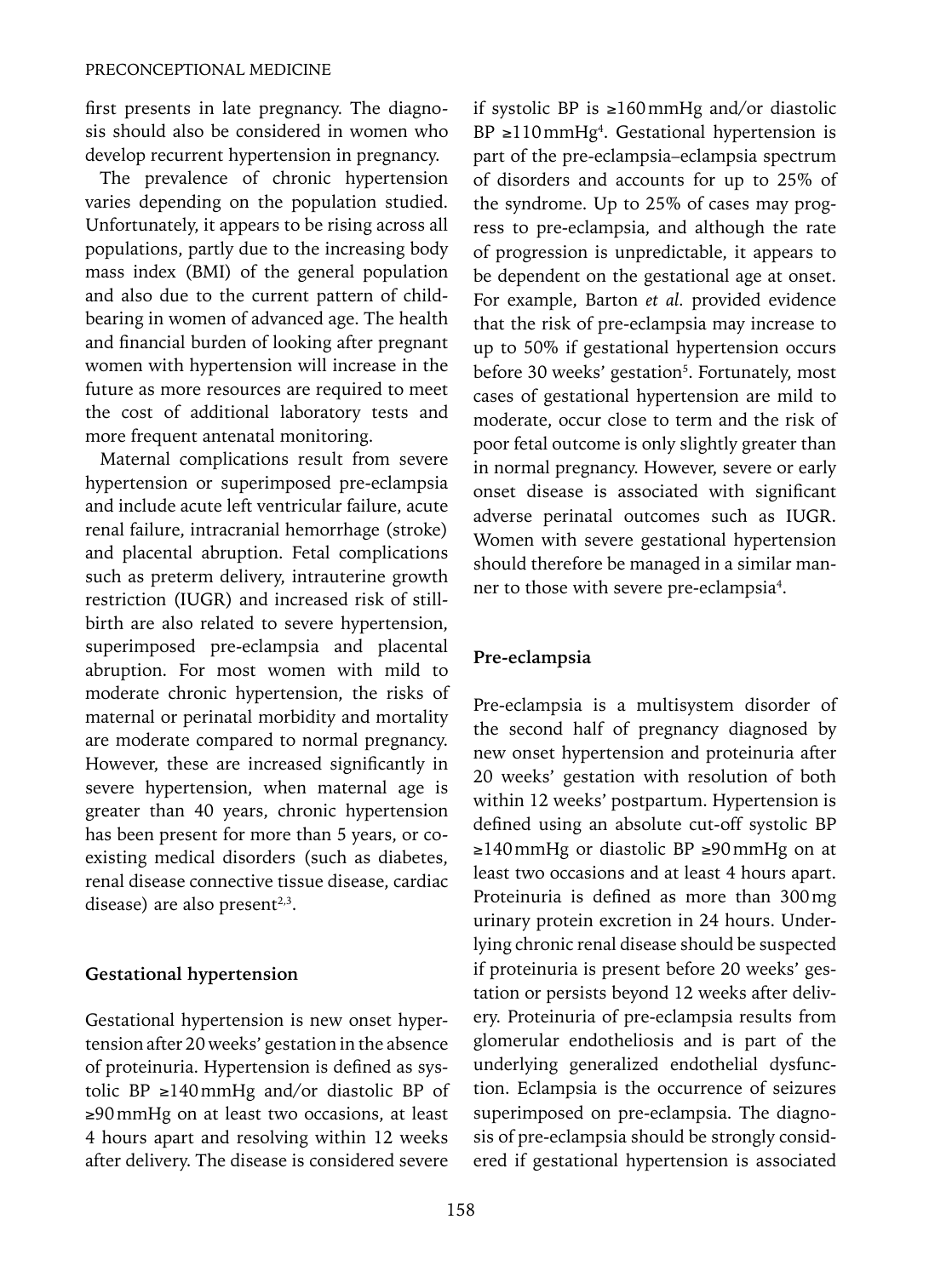with persistent symptoms, or the presence of thrombocytopenia or abnormal liver enzymes.

Pre-eclampsia is classified as severe if any of the following are present: (1) proteinuria ≥5g in a 24 hour period; (2) evidence of multiorgan involvement such as oliguria or pulmonary edema; (3) platelet count <100,000 per mm; (4) abnormal liver enzymes associated with upper abdominal pain (epigastric or right upper quadrant); or (5) persistent signs or symptoms of cerebral irritation (headache, blurred vision, altered mental state)<sup>6</sup>. Unlike chronic hypertension, the hypertension of preeclampsia is a secondary manifestation of the disease and contributes to some of its consequences including intracranial hemorrhage or abruption. Severe pre-eclampsia is associated with increased maternal morbidity such as acute renal failure, liver hemorrhage or failure, disseminated intravascular coagulopathy and cerebral hemorrhage. Such complications are common in women with underlying medical conditions and when pre-eclampsia occurs before 32 weeks' gestation. Severe disease is also associated with a 2% increased risk of maternal mortality; the commonest cause of maternal death in pre-eclampsia in the developed world is intracranial hemorrhage<sup>1</sup>. Perinatal complications include increased risk of stillbirth, IUGR and preterm delivery. These risks are significantly greater in women who develop early onset pre-eclampsia but less common if the disease occurs after 36 weeks' gestation.

# **Pre-eclampsia superimposed on chronic hypertension**

About 25% of pregnant women with chronic hypertension develop superimposed preeclampsia. This is defined as the onset of new signs or symptoms of pre-eclampsia after 20 weeks' gestation in a woman with chronic hypertension. Making the diagnosis may be difficult, and distinguishing superimposed

pre-eclampsia from worsening chronic hypertension requires a high index of suspicion. The diagnosis should be considered if a woman with chronic hypertension develops significant new onset proteinuria after 20 weeks' gestation. Other criteria include: (1) a women with hypertension and proteinuria before 20 weeks' gestation who develops increased proteinuria during the second half of pregnancy; (2) a sudden increase in blood pressure in a woman whose hypertension has previously been well controlled; (3) platelet count <100,000 cells/ mm<sup>3</sup>); and (4) abnormal liver enzymes (ALT or AST). The risk of superimposed pre-eclampsia is greater if the chronic hypertension has been present for 5 years or longer, associated with impaired renal function or a history of superimposed pre-eclampsia exists from a previous pregnancy. Maternal and fetal prognosis is worse than in *de novo* pre-eclampsia. Once the diagnosis is made, clinical management is similar to severe pre-eclampsia.

# **PRECONCEPTION COUNSELING OF WOMEN WITH CHRONIC HYPERTENSION**

The general aim of preconception counseling is to assess the overall health of the woman, identify any undetected health risks or disease(s), change medication(s) to safer alternatives in pregnancy, and to estimate baseline function(s) for future reference<sup>7</sup>. Ideally any woman planning a pregnancy should have preconception counseling 3–6 months before conception. Unfortunately this goal is poorly achieved, as most pregnancies are unplanned9 . Counseling is particularly useful in women with pre-existing hypertension, to allow enough time to evaluate the severity of disease and to assess possible reversible secondary causes. In addition to review of antihypertensive medication(s), advice should be offered about lifestyle modifications prior to conception and how the hypertension will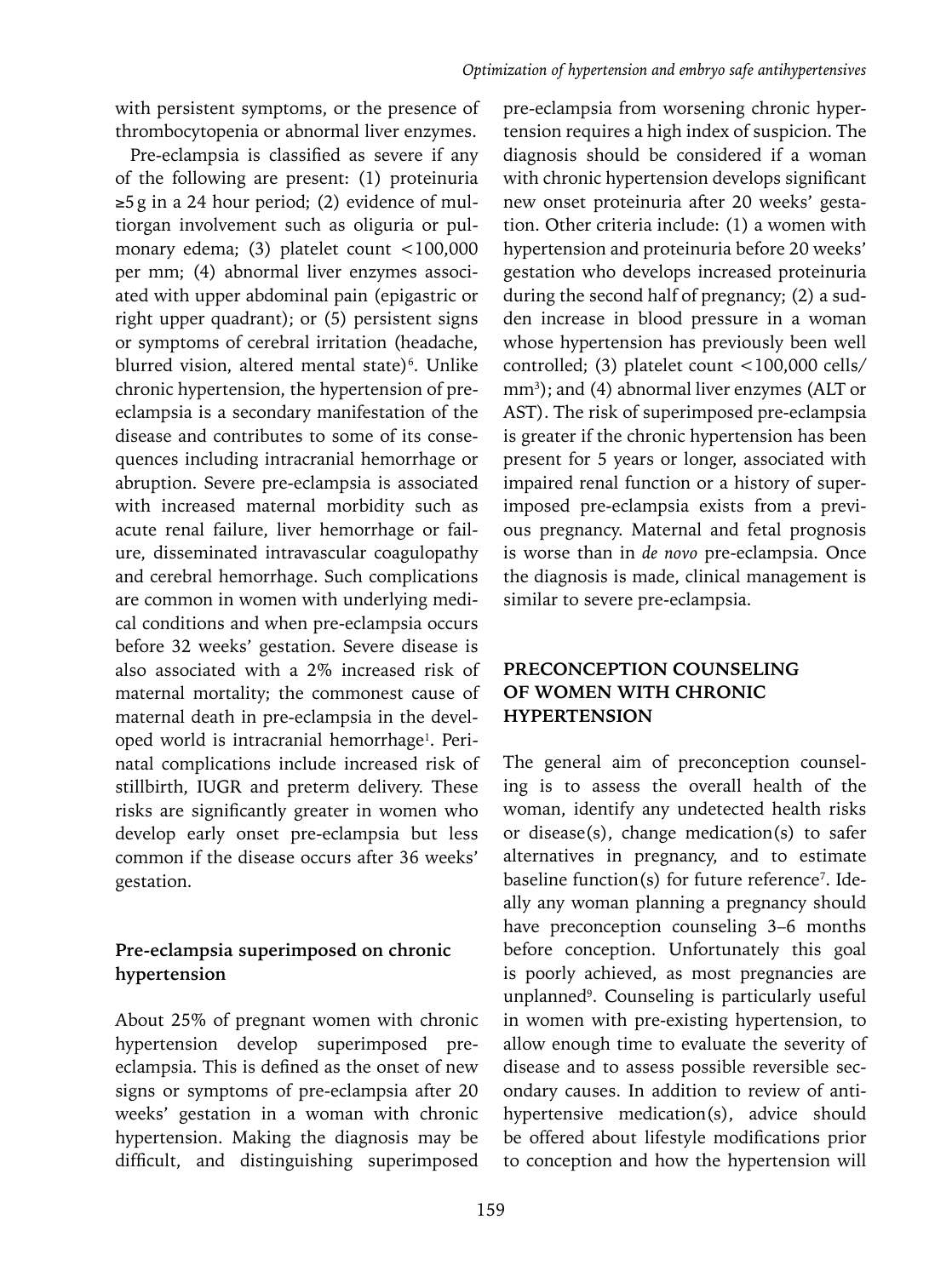affect future pregnancy. Lifestyle modifications include smoking cessation, reduced alcohol consumption, exercise and reduced salt intake, particularly in black women, as these are well established cardiovascular risk factors. Although data on the effects of salt restriction during pregnancy are inadequate, many agree that the recommended daily intake of 2.4g still applies during pregnancy. Excessive alcohol intake may aggravate maternal hypertension, whereas smoking increases the risks of abruption and IUGR. Women with a high BMI should be encouraged to lose weight, as obesity is an independent risk factor of adverse pregnancy outcome. A program of exercises and appropriate dietary modifications should be recommended well before pregnancy to allow enough time for weight loss. Although regular exercise is beneficial for non-pregnant women with hypertension and safe during normal pregnancy, data on its safety in pregnant women with chronic hypertension are limited. Weight loss during pregnancy even in obese chronic hypertensives is not recommended, and there is no evidence this reduces the risk of superimposed pre-eclampsia.

The woman's medical records should be reviewed, physical examination performed and relevant tests carried out to evaluate hypertensive target organ complications such as left ventricular hypertrophy, retinopathy and renal disease. Physical examination should include assessment of the carotid, femoral and peripheral pulses, palpation of the kidneys for possible polycystic kidney disease and auscultation for renal artery bruits to exclude renovascular disease. Fundoscopy should be performed to elucidate evidence of arterial disease. Blood urea electrolytes and creatinine are essential to assess renal function. Urine analysis and culture should be performed, and 24 hour urine collection for protein and creatinine clearance requested if indicated. These tests also form a baseline for future reference. Women with underlying renal disease have a higher risk of adverse perinatal outcome independent of superimposed pre-eclampsia and the risk of fetal loss is increased significantly if the blood pressure is poorly controlled<sup>8,9</sup>. A chest X ray, electrocardiogram (ECG), echocardiogram (if long-standing hypertension) and blood test for antinuclear antibody to exclude possible lupus nephropathy should be considered in women with severe hypertension. Thrombophilia screen should be considered if there is a history of venous thromboembolism or recurrent pregnancy loss. Younger women with chronic hypertension usually require more detailed investigation as they are more likely to have a secondary cause. Twenty-four-hour urinary catecholamine metabolites should be assessed to exclude pheochromocytoma if there is a history of sweating or palpitation associated with paroxysmal or severe hypertension. Where indicated, renal imaging and angiography should be performed to exclude possible renovascular disease or adrenal gland pathology.

## **PRECONCEPTION COUNSELING OF WOMEN WITH PREVIOUS PRE-ECLAMPSIA**

Women with a prior history of pre-eclampsia are at increased risk of recurrence during future pregnancies. The magnitude of this risk depends on the severity and gestational age at onset of the previous disease. Optimizing maternal health, including maintaining a normal BMI before pregnancy, is likely to reduce the risk of recurrence. During preconception counseling, a management plan should be formulated, which includes early antenatal booking, frequent monitoring of maternal and fetal well-being and timely delivery. If postnatal review and counseling were not carried out after the previous pre-eclamptic pregnancy, then tests should be performed to confirm reversal of target organ changes and to establish a baseline for future assessment.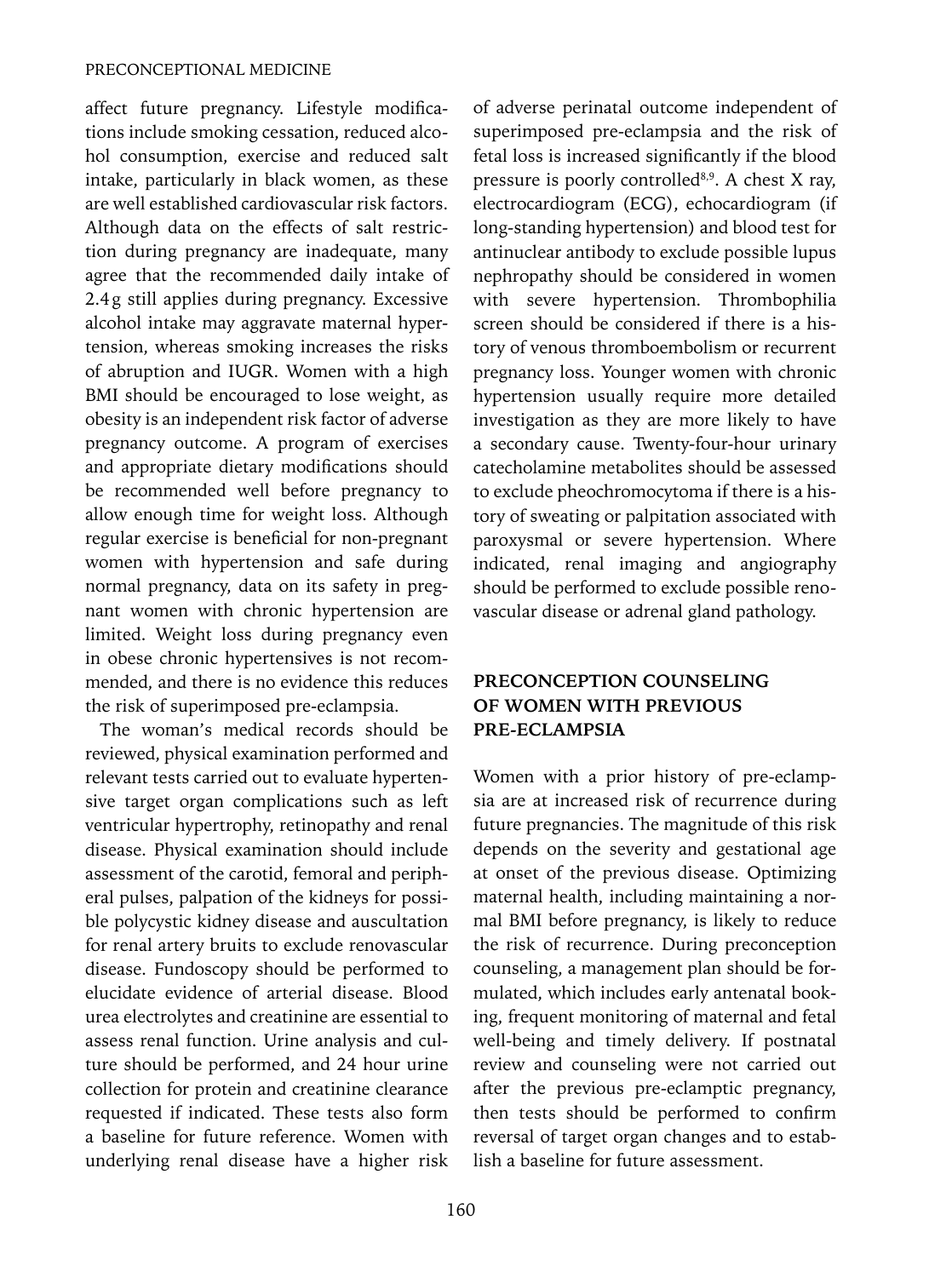## **PREDICTION OF PRE-ECLAMPSIA**

Women attending preconception counseling want to know their risk of developing preeclampsia. Unfortunately, our current lack of comprehensive understanding of the pathophysiology of this disease does not allow accurate prediction of future risk. Discussion should take into consideration the presence of chronic hypertension or other maternal risk factors including interpregnancy interval greater than 10 years, maternal age less than 18 years or greater than 35 years, and personal or family history of pre-eclampsia or underlying medical disorders<sup>10,11</sup>. Fetal factors likely to contribute to the risk of disease include multiple pregnancies and triploidy<sup>12</sup>. Currently, Doppler ultrasound of the uterine arteries remains the best tool available test for predicting pre-eclampsia. Persistence of uterine artery notching after 23 weeks appears to reflect failure of trophoblastic invasion. However, the predictive value of this test is only 30%, with a sensitivity and specificity of 75% and 96%, respectively<sup>13</sup>.

## **PREVENTION OF PRE-ECLAMPSIA**

Several interventions including low-dose aspirin and dietary supplementation such as calcium, magnesium, antioxidant vitamins and omega-3 unsaturated fatty acids (fish oil) have been investigated for prevention of pre-eclampsia; however, none has shown consistent benefit. Low-dose aspirin has long been considered for prevention of pre-eclampsia. Although several small trials initially suggested substantial benefit, these were not confirmed by larger, well designed, randomized controlled trials $14,15$ . It is possible that aspirin studies in high-risk women showed variable outcomes because chronic hypertension was not distinguished from other high-risk conditions. Given that pregnancy outcomes in chronic hypertension are different from other conditions which may be mediated by different factors, the combination of high-risk women into a heterogeneous group may explain the failure of these studies to observe large benefits from aspirin supplementation. A recent Cochrane database meta-analysis established a 10% reduction in the relative risk of preeclampsia and preterm birth before 34 weeks and a 9% reduction of stillbirth<sup>16</sup>. In spite of the inconclusive data, low-dose aspirin may be considered on an individualized basis<sup>17</sup>. The optimum time to commence aspirin supplementation is uncertain, however. Most trials on aspirin were started after the first trimester, and although data on its effect on organogenesis are inadequate, its use in women with recurrent early pregnancy loss has not shown any adverse effect. A Cochrane meta-analysis database did not show any evidence of adverse effects when started earlier<sup>18</sup>.

Dietary supplementation in pregnancy has not been shown to be effective in preventing pre-eclampsia in low-risk women. Although trials in high-risk nulliparous women have suggested that calcium decreased the risk of pre-eclampsia19,20, no conclusive evidence shows that an enriched calcium diet beyond the daily requirement provides any benefit in pre-eclampsia prevention. Several studies have also investigated the potential benefit of magnesium supplementation in prevention of pre-eclampsia; however, none has shown any benefit<sup>21,22</sup>. Earlier studies suggested antioxidant vitamin supplementation reduced the risk of pre-eclampsia<sup>23</sup>. However, more recent randomized controlled trials have shown antioxidant therapy (vitamin C and E) does not prevent pre-eclampsia and may even be harmful<sup>24,25</sup>. Women in the preconception period should be encouraged to use the standard daily dietary requirement as part of a balanced diet and to maintain the daily elemental calcium dietary requirement of 1000mg for general well-being.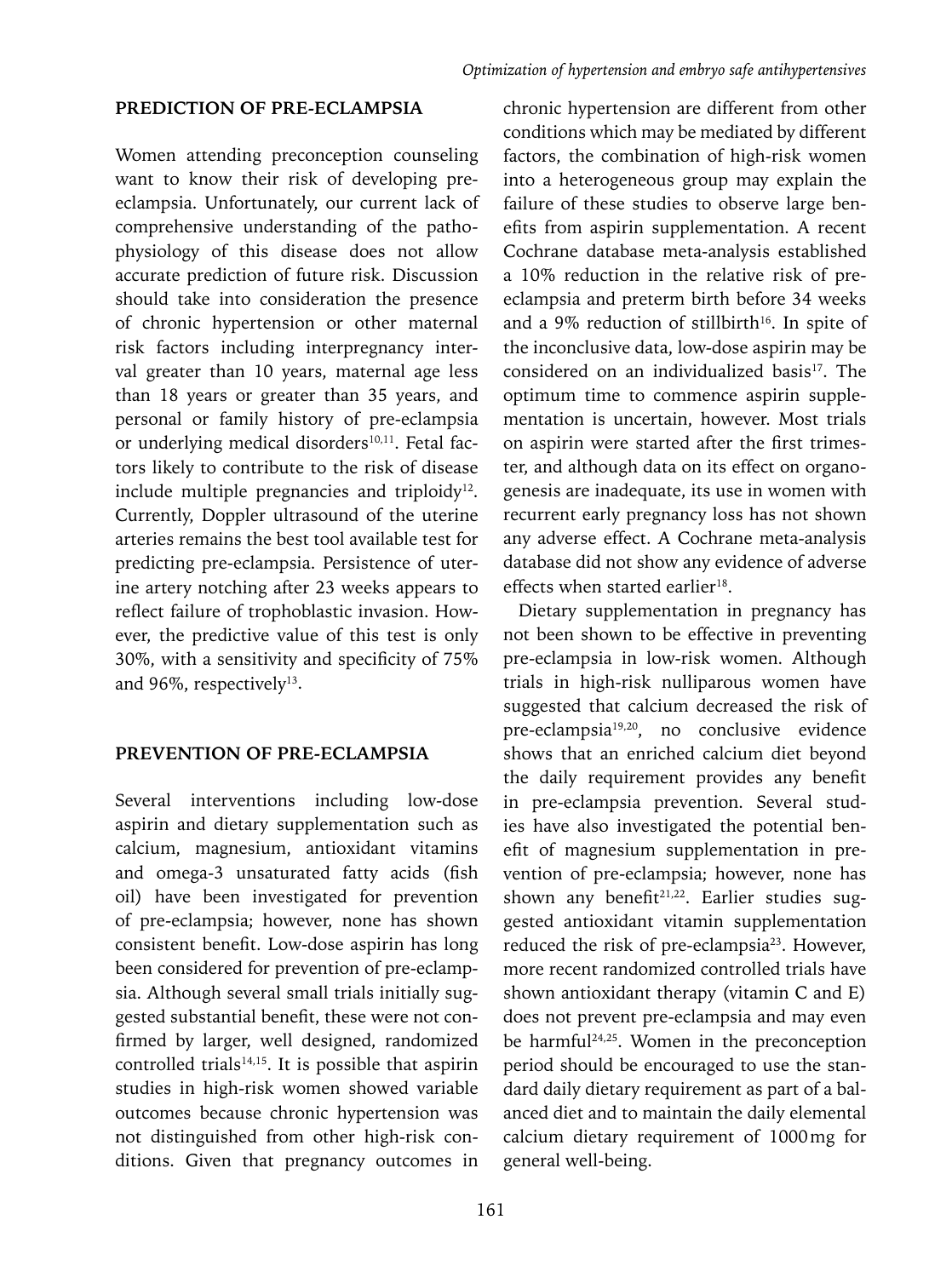#### **ANTIHYPERTENSIVES IN PREGNANCY**

Administration of any drug(s) in pregnancy presents a unique set of problems. Not only must the pharmacological mechanisms be considered when prescribing the agent, but the fetus must be kept in mind, as it also is a potential recipient of the drug. With rare exceptions, most substances cross the placenta and, depending upon their lipid solubility and structure, achieve varying concentrations in the fetus. In humans, the mechanisms by which drugs exert teratogenic effects are poorly understood. They may act on maternal receptors with indirect effect(s) on the fetus or may have direct effect(s) on the developing embryo and result in structural anomalies. They may affect the nutrition of the fetus by interfering with the passage of nutrients across the placenta. Many of the antihypertensive agents used in pregnancy appear to affect the fetus by this latter mechanism. The type and frequency of anomalies caused by a teratogenic agent depends critically upon the developmental stage of the fetus at the time of exposure $26$ . Teratogenic effects of drugs are also dose and time dependent, with the greatest risk during the first 3 months of pregnancy. However, this may occur at any stage of pregnancy compared to postnatal exposure because of the high rate of cellular proliferation and differentiation in the fetus.

Some antihypertensive drugs are associated with unacceptable fetal and neonatal adverse effects and are therefore contraindicated in pregnancy. Women with chronic hypertension who are planning a pregnancy should be treated with medication that can be continued into pregnancy. Where this is not possible, because of co-existing medical disorders as in diabetic nephropathy, drugs that are not normally recommended in pregnancy such as angiotensin converting enzyme inhibitors could be considered. However, this should be changed to a suitable alternative as soon as pregnancy is confirmed. Antihypertensive therapy for severe hypertension is necessary to prevent maternal cardiovascular complications including intracerebral bleeding and left ventricular failure, about which there is no controversy concerning benefits. In contrast, the evidence base regarding drug treatment of moderate hypertension during pregnancy is too small to prove or disprove benefit. The argument in favor of drug treatment of mild to moderate hypertension is that it prevents severe hypertension and its associated complications.

The adverse effects of antihypertensive drugs may be different in chronic hypertension and in pre-eclampsia because of differences in underlying pathophysiology, such as the placental pathology of pre-eclampsia. The timing, dosage and duration of antihypertensive drug treatment may also contribute to adverse effects. For example, women with moderate chronic hypertension are more likely to require medication for a longer duration compared to those with pre-eclampsia. The true incidence of adverse effects of antihypertensive drugs in pregnancy is difficult to quantify, as data on adverse effects are limited and are usually based on surveillance studies and case reports. Assessing causality from surveillance studies and case reports may not be accurate because of lack of previous exposure data, inability to separate specific effects in multidrug regimens and difficulty in calculating rates of adverse events.

## **GOALS FOR TREATING HYPERTENSION IN PREGNANCY**

No agreement exists regarding the threshold blood pressure beyond which antihypertensive treatment should be started in mild to moderate hypertension in pregnancy. Threshold values between 160/100mmHg and 140/90mmHg have been suggested in the absence of target organ damage. Consensus exists, however, that a lower blood pressure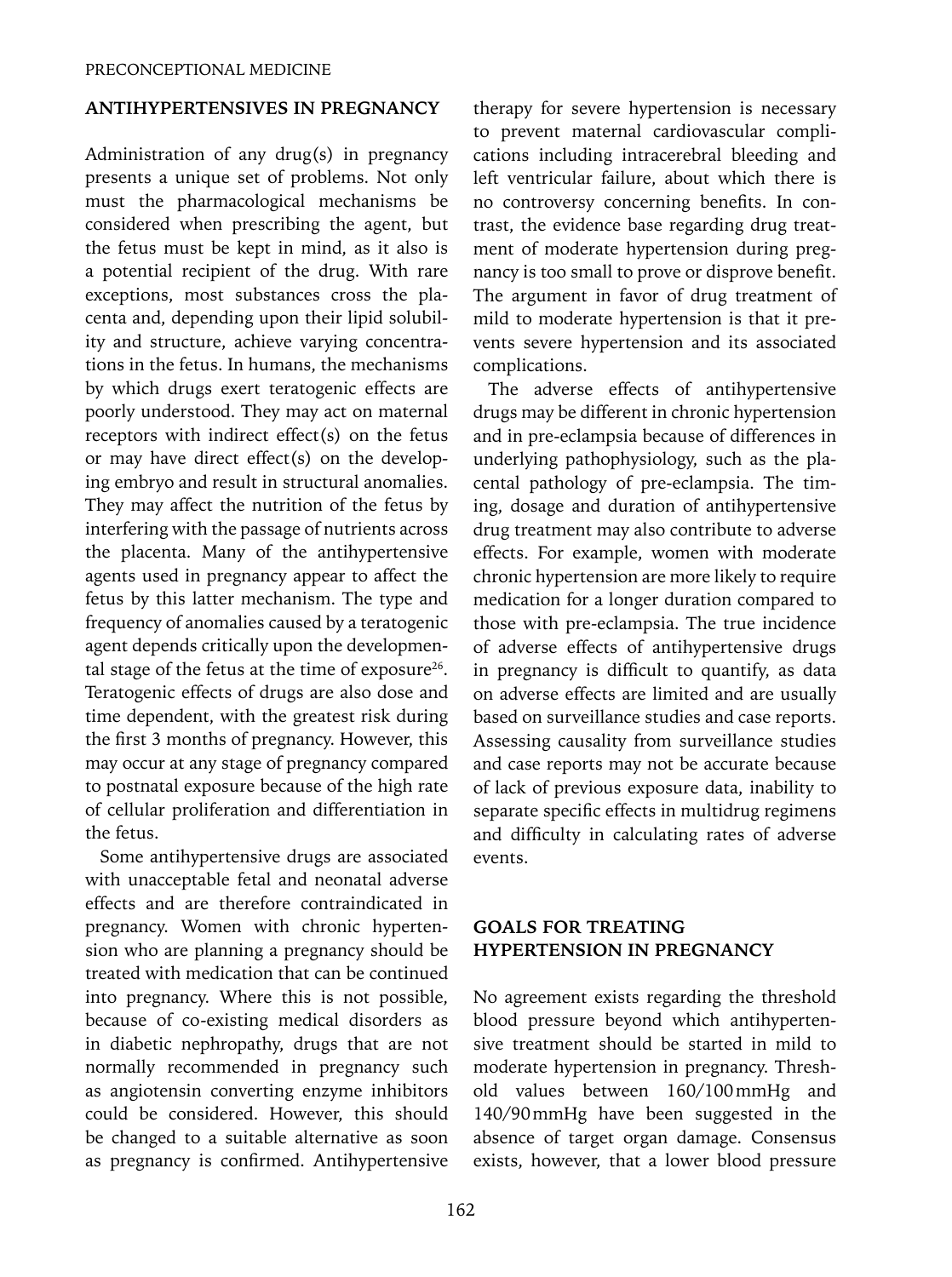for starting treatment should be considered in the presence of target organ dysfunction. Aggressive control of hypertension is likely to increase the risk of IUGR, because very low maternal blood pressure is associated with low birth weight and increased perinatal mortality<sup>27</sup>. It may be necessary to reduce the dosage or even temporarily discontinue antihypertensives during the first half of pregnancy because of the physiological decline in maternal blood pressure. On the other hand, higher dosage may be required in chronic hypertension during the second half of pregnancy to prevent severe hypertension, although this strategy may not prevent the development of superimposed pre-eclampsia.

## **ANTIHYPERTENSIVE DRUGS**

Antihypertensive drugs are classified, depending on their mechanism of action, into centrally acting drugs, adrenoreceptor antagonists, direct vasodilators, angiotensin converting enzyme inhibitors and receptor blockers, and diuretics. Because of their common mechanisms of action, drugs within each category tend to produce a similar spectrum of adverse effects.

# **Centrally acting drugs**

This group of antihypertensives inhibits sympathetic outflow from vasopressor centers in the brain stem and is associated with unpleasant maternal adverse effects. The commonly used centrally acting drugs in pregnancy are methyldopa and clonidine.

# *Methyldopa*

Worldwide, methyldopa is the most widely used antihypertensive drug in pregnancy, mainly because of its apparent safety, and partly

because it is less expensive than some others<sup>28</sup>. It is, however, not useful for acute control of severe hypertension in pregnancy because of its delayed onset of action. It is also the best studied antihypertensive drug in pregnancy in terms of risks to the fetus. In this regard, it does not appear to exert adverse fetal effects<sup>29</sup>. Although data on first trimester use are limited, no evidence of a significant increase in congenital anomalies is present. It also has the longest neonatal and infant follow-up studies (up to 7.5 years). Its unpleasant maternal sideeffects including sedation, tiredness, depression and sleep disturbances, make it unsuitable for managing postnatal hypertension. Adverse effects observed in non-pregnant women, such as lichenoid drug erruptions, agranulocytosis, autoimmune thrombocytopenia drug-induced hepatitis, pancreatitis and parkinsonism, are very rare in pregnancy, possibly because of the short duration of use in pregnancy.

# *Clonidine*

Clonidine is not the drug of choice for hypertensive therapy in Europe and North America. In the absence of controlled trials on its use in moderate chronic hypertension, surveillance studies have not shown significant increases in major birth defects. An excess of hyperactivity and sleep disturbance has been reported in 22 children with mean age 6 years, who were exposed to clonidine prenatally<sup>30</sup>.

# **Adrenoreceptor antagonists**

The antihypertensive effect of this class of drugs is mediated primarily by reducing cardiac output. Adrenoreceptor blockers are divided into alpha adrenergic blocking agents (alpha blockers) and beta adrenergic blocking agents (beta blockers).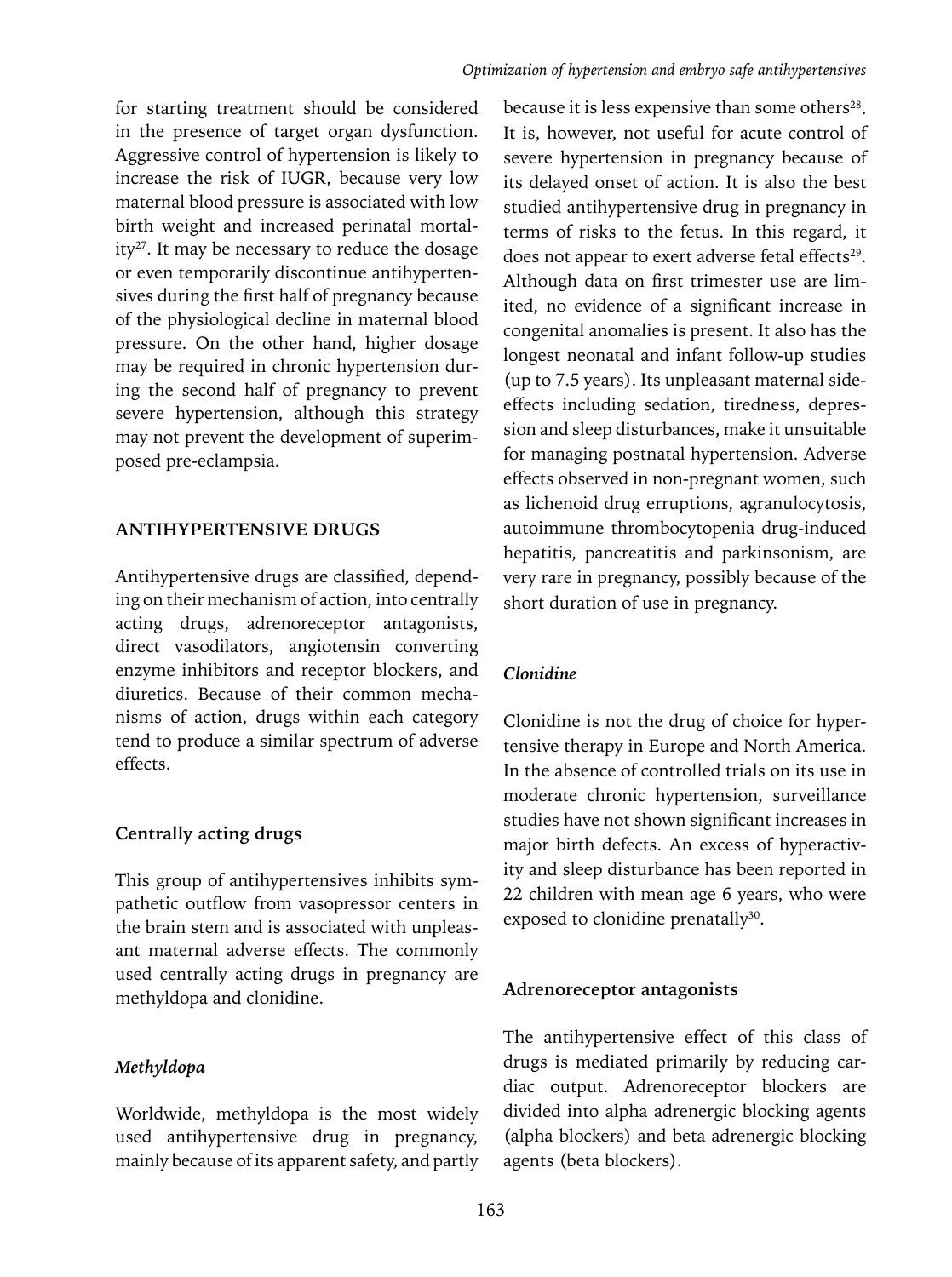## *Alpha blockers*

Alpha blockers, such as prazosin, act by preventing the release of noradrenaline from postganglionic adrenergic neurons. Prazosin causes a rapid fall in maternal blood pressure, and fetal blood levels are 10–20% of maternal levels. It is, therefore, not suitable for use in pregnancy. Furthermore, fetal transverse limb defects have been reported following its use<sup>31</sup>. This group of adrenoreceptor antagonists is thus not recommended in pregnancy because of fetal adverse effects.

## *Beta blockers*

Beta blockers are the second most commonly used antihypertensives in pregnancy after methyldopa and are widely prescribed in Europe and Australia. Their main mechanism of action is reduction of cardiac output by decreasing heart rate and myocardial contractility. Selective beta blockers, such as atenolol, are widely used in the non-pregnant state, because they have fewer side-effects due to cardioselectivity and also because they are administered once daily. They appear to be equally safe and effective as methyldopa. Whereas cardiac output is increased in the nonpregnant chronic hypertensives, it is reduced in pregnancies complicated by IUGR or preeclampsia. However, a large retrospective study of atenolol use in pregnancy suggested it may be associated with IUGR, especially when administered in early pregnancy and continued for a longer duration<sup>32</sup>. Evidence suggests that atenolol impairs fetomaternal circulation and increases uterine artery resistance index (RI) and fetal aortic pulsatility index (PI)33. Evidence also suggests that beta blockers may have long-term adverse effects on very low birth weight neonates, resulting in increased neonatal mortality. In this study, seven out of 19 infants (27%) exposed to beta blockers *in utero* died within 15 days after birth compared with those born to mothers on other antihypertensives<sup>34</sup>. Atenolol is thus best avoided in pregnancy, particularly if it is complicated by pre-eclampsia or IUGR because of reduced maternal cardiac output and uteroplacental perfusion.

Non-selective blockers, such as oxprenolol, have intrinsic sympathomimetic activity and lower blood pressure mainly by decreasing vascular resistance and depressing cardiac output to a lesser extent compared to other beta blockers. Their use in pre-eclampsia is therefore less likely to be harmful than that of selective beta blockers. However, non-selective beta blockers may precipitate asthma, and should be avoided in such patients. These agents also impair glucose tolerance and interfere with metabolic and autonomic responses to hypoglycemia and should be avoided in diabetics. Isolated cases of neonatal hypoglycemia<sup>35</sup> and bradycardia<sup>36</sup> have been reported; there were no long-term consequences, however.

## *Combined alpha and beta blockers*

Combined alpha and beta blockers, such as labetalol, lower blood pressure by peripheral vasodilatation without compromising the maternal cardiovascular system. Labetalol is the commonest adrenoceptor antagonist and the second most studied antihypertensive used during pregnancy after methyldopa. It is well tolerated and does not appear to be teratogenic, although data on this point are limited in human pregnancy<sup>37</sup>. It has only 25% of the beta blocking effects and achieves blood pressure control while maintaining renal and uterine blood flow. One study suggested its use in established pre-eclampsia may reduce the amount of proteinuria<sup>38</sup>. There is, however, evidence that it may increase the risk of IUGR in spite of its vasodilatory effects, especially if started in second trimester<sup>39</sup>. Acute administration of labetalol causes a reduction in heart rate, peripheral resistance and blood pressure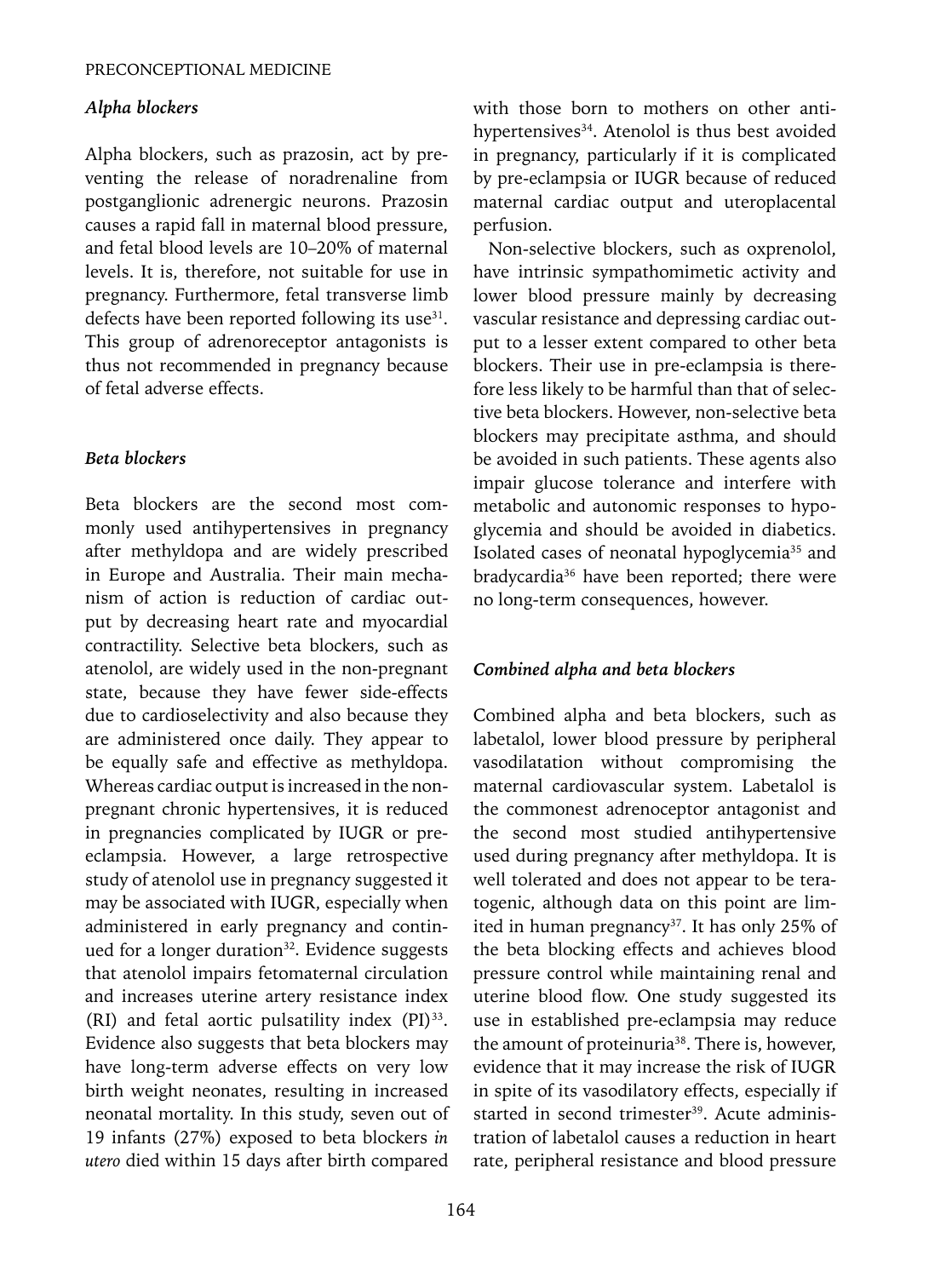without abrupt maternal hypotensive effect and without interfering with uteroplacental circulation. Babies born after acute administration of labetolol for severe hypertension are less likely to have umbilical cord blood pH of less than 7.20 compared to those who have had hydralazine<sup>39</sup>.

## **Vasodilators**

Vasodilatory drugs, such as hydralazine, calcium channel blockers, diazoxide and sodium nitroprusside, act directly on blood vessel walls and reduce peripheral vascular resistance by different mechanisms. Diazoxide opens ATP sensitive potassium channels; calcium channel blockers prevent intracellular calcium flux, while sodium nitroprusside acts as a nitric acid donor. Diazoxide and sodium nitroprusside are not recommended for use in pregnancy because they are associated with acute fetal distress, intrauterine death and other undesirable fetal adverse effects<sup>40</sup>.

# *Calcium channel blockers*

These are vasodilators which act primarily by inhibiting extracellular calcium influx into smooth muscle cells through slow calcium channels, thus interfering with excitation– contraction coupling. Their vasodilatory effect is proportional to the degree of peripheral vasoconstriction, and therefore the extent of blood pressure reduction appears to be proportional to the pre-treatment blood pressure. Dihydropyridines such as nifedipine act predominantly on the peripheral vasculature, are antagonistic to all forms of vasoconstriction, and also exhibit a mild tocolytic effect. They are therefore useful in acute and long-term control of hypertension. Nifedipine is the commonest calcium channel blocker used in pregnancy. It is safe in therapeutic doses<sup>41</sup>; no teratogenic effects have been reported<sup>42</sup>; and it

does not appear to adversely affect fetomaternal circulation when used for short- and longterm control of hypertension. However, severe maternal hypotension has been reported following administration of short-acting nifedipine for acute control of severe hypertension when administered sublingually or coadministered with magnesium sulfate<sup>43,44</sup>. Sublingual administration of nifedipine should be avoided to prevent rapid fall in maternal blood pressure. Nicardipine and nimodipine are also calcium channel blockers used in pregnancy; however, data on their safety and effectiveness are limited.

# *Hydralazine*

Hydralazine decreases blood pressure by reducing peripheral vascular resistance. It causes direct vascular wall dilatation by as yet unexplained mechanism(s); however, it requires an intact endothelium to produce these effects<sup>45</sup>. It is more effective in lowering diastolic than systolic pressure. Its onset of action is 20–30 minutes even with parenteral administration. Hydralazine is the most commonly used drug for acute control of hypertension in pregnancy in North America. It is no more effective than intravenous labetolol; however, it is frequently associated with profound maternal hypotension and fetal distress from decreased fetoplacental perfusion. It is therefore more likely to result in urgent delivery by cesarean section with lower neonatal Apgar scores, compared to parenteral labetalol or oral nifidepine<sup>46</sup>. Abrupt and profound maternal hypotension resulting from hydralazine can be prevented by concomitant administration of a bolus of intravenous fluid. Although it is commonly administered intravenously for acute control of hypertension, it has also been used as second line therapy for long-term management of chronic hypertension. However, chronic administration may result in reduced renal perfusion pressure and fluid retention, thus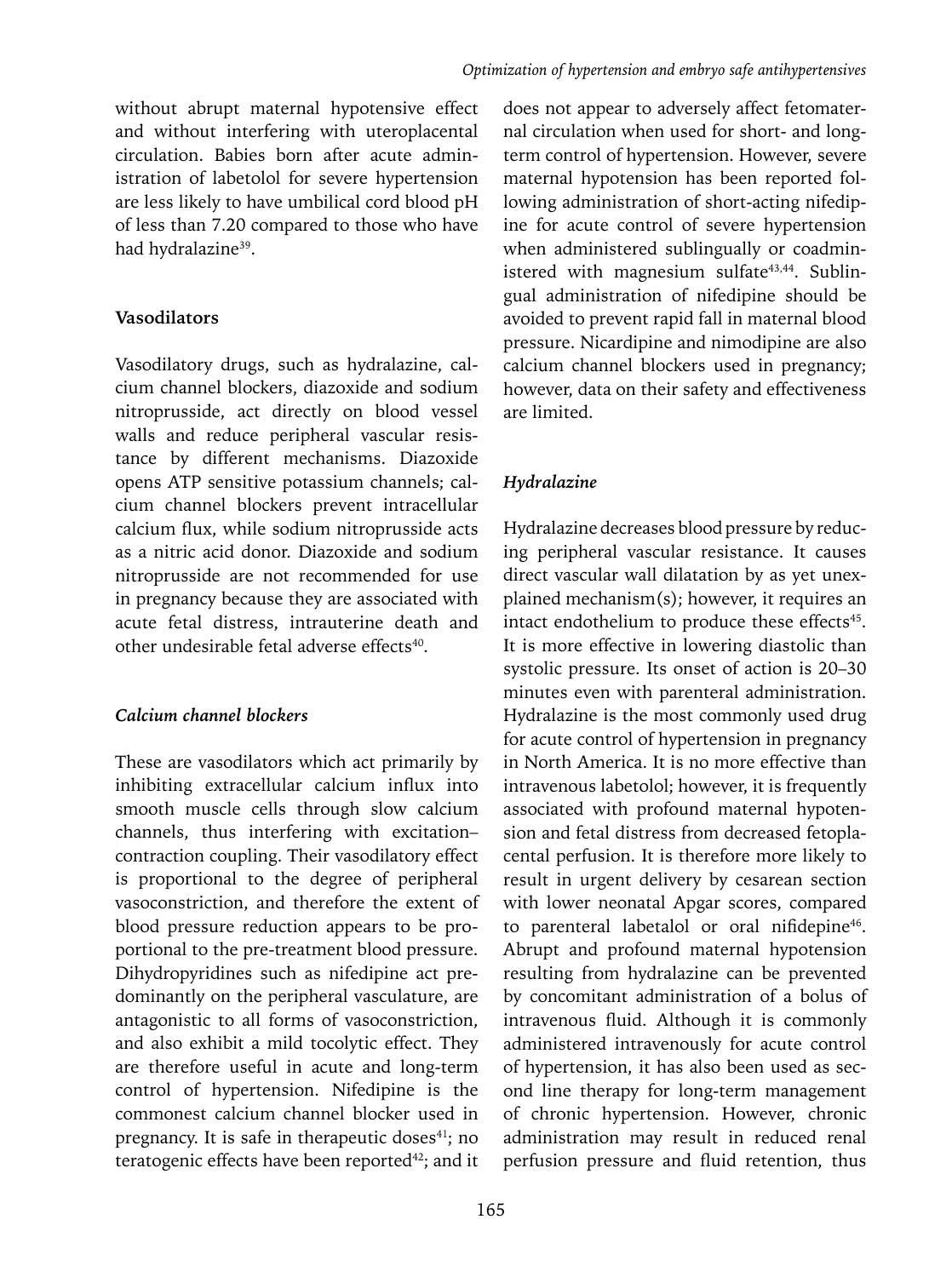blunting its hypotensive effect. Data regarding its use during the first trimester and possible teratogenic effects are inadequate<sup>37</sup>. Hydralazine increases maternal heart rate and cardiac output from reflex sympathetic activation. This causes sustained release of noradrenaline resulting in tachycardia, flushing, nasal congestion, anxiety, restlessness and tremors. Headache is also a common side-effect due to dilatation of the cerebral venous circulation. Reported maternal adverse effects following chronic administration include hydralazineinduced lupus-like syndrome and hepatitis.

# **Diuretics**

Diuretics deplete body water and sodium stores, and lower blood pressure by reducing blood volume and cardiac output. Their use in pregnancy remains controversial because of the potential to reduce or prevent physiological plasma volume expansion and therefore reduce uteroplacental perfusion. There is limited evidence that diuretics prevent plasma volume expansion $47$ , and women with chronic hypertension on diuretics do not increase their plasma volume to the same extent as occurs in normal pregnancy<sup>47</sup>. Since reduced maternal plasma volume is associated with impaired uteroplacental perfusion and fetal growth, diuretics should be avoided in pregnancies complicated by pre-eclampsia or IUGR. Their use in pregnancy is rare; however, teratogenic effects have not been reported. Maternal adverse effects including pancreatitis, hyperuricemia and hyperglycemia have been reported. Isolated adverse fetal and neonatal effects include fetal bradycardia, neonatal thrombocytopenia and neuroblastoma following *in utero* exposure. It a reasonable option to consider as a preconception antihypertensive in mild to moderate chronic hypertension. It may also be considered for postpartum management of hypertension. Frusemide is particularly useful for managing pulmonary edema complicating pre-eclampsia.

# **Agents that block production or action of angiotensin**

This group consists of angiotensin converting enzyme (ACE) inhibitors and angiotensin receptor blockers (ARBs). ACE inhibitors such as captopril, enalapril and lisinopril inhibit ACE. They reduce angiotensin and aldosterone production and thus decrease peripheral vascular resistance. They are widely used to treat hypertension in the non-pregnant state particularly if complicated by renal insufficiency or diabetes. The commonest maternal side-effect is dry coughing, and this is often the commonest reason for patient non-compliance. Angiotensin-II receptor blockers (ARBs) such as candesartan and losartan do not inhibit the breakdown of bradykinin, and thus are less likely to cause persistent dry cough.

ACE inhibitors are contraindicated in pregnancy, because they are associated with increased risk of fetal anomalies. Their use is associated with fetal renal failure, IUGR, oligohydramnios, pulmonary hypoplasia and fetal death<sup>48</sup>. Such fetal adverse effects appear to occur regardless of the gestational age at which these agents are administered. For this reason, care should be exercised when prescribing ACE inhibitors for women of childbearing age as a significant proportion of pregnancies are unplanned. It should be avoided in women with chronic hypertension who are planning a pregnancy, unless there is a compelling long-term indication such a history of diabetic nephropathy. In such cases the patient should be advised to inform her doctor as soon as she misses a period so that the ACE inhibitor can be changed to a suitable alternative. Data on ARBs use in pregnancy are limited. They should be avoided, as their mechanisms of action are similar to ACE inhibitors and they appear to have similar fetal adverse effects<sup>49,50</sup>.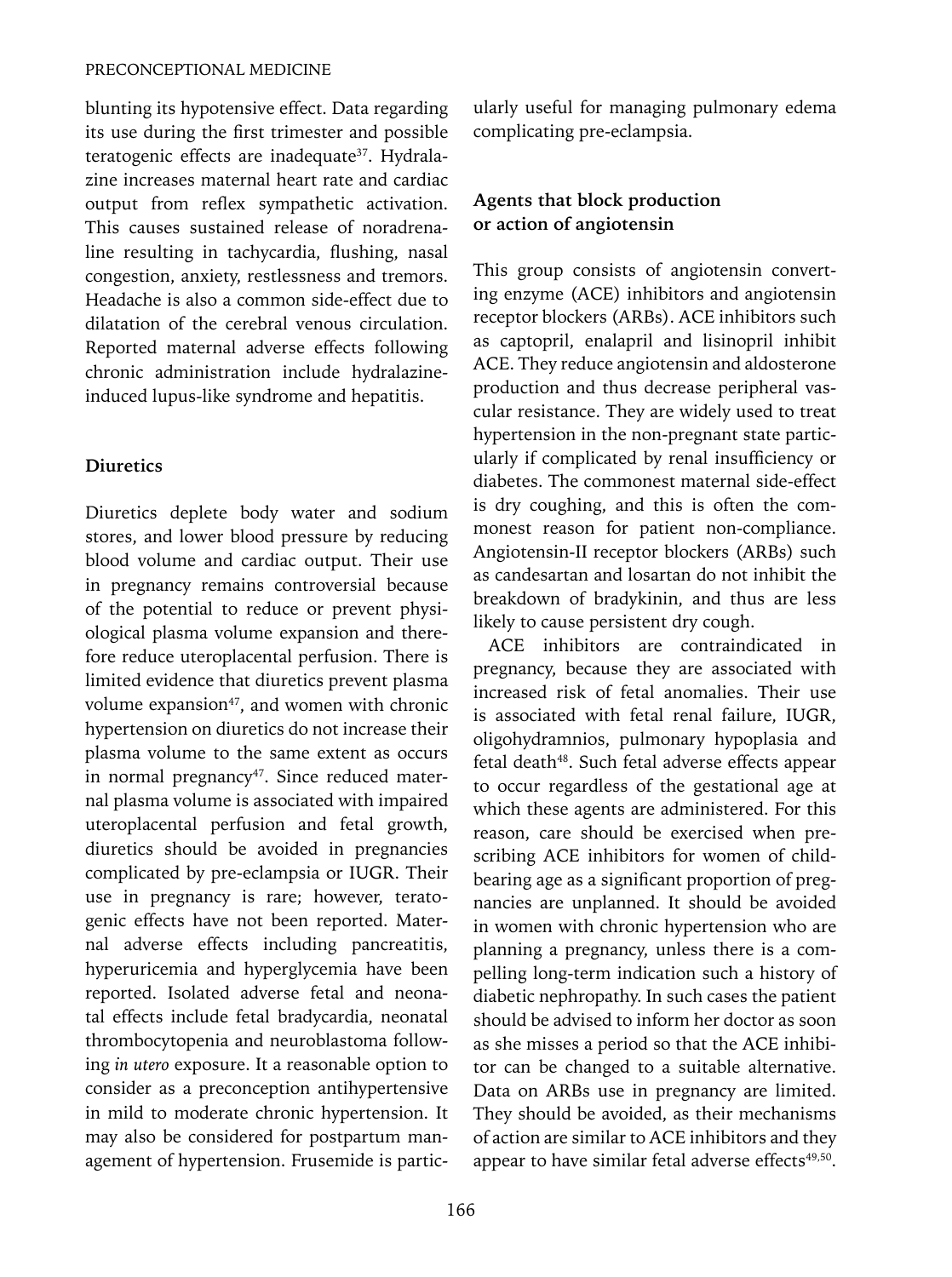## **POSTNATAL HYPERTENSION AND ANTIHYPERTENSIVE THERAPY**

The prevalence of postpartum hypertension is unclear and may represent a continuation of antenatal hypertension (recurrent) or appearance of a new hypertensive disorder (*de novo*). Women who develop postpartum hypertension are likely to stay in hospital longer after delivery, and this often results in anxiety about their recovery. Furthermore, severe hypertension may result in maternal mortality and vascular complications such as stroke. In spite of these risks, few data indicate the best method for managing women who develop hypertension after delivery.

General consensus exists that severe postpartum hypertension (systolic BP ≥160mmHg or diastolic ≥110mmHg) should be treated to prevent maternal vascular complications. However, there is no agreement on the benefits of treating mild to moderate disease, particularly when to start drug treatment and which treatment threshold to aim for. In spite of regular use of antihypertensive drugs for postnatal hypertension, little evidence exists for their safety and effectiveness. Data on safety of antihypertensives during breastfeeding are based on surveillance studies and case reports. A review of the available reports showed that the commonly used antihypertensives during pregnancy and breastfeeding such as methyldopa, beta blockers, combined alpha and beta blocker (labetalol) and nifedipine have minimal breast milk to maternal plasma ratios and are therefore safe during breastfeeding<sup>50</sup>. A recent Cochrane review has also shown no evidence that any of these antihypertensives are more effective than the other. The choice of antihypertensive drugs for postnatal hypertension should therefore be based on familiarity<sup>51</sup>.

#### **CONCLUSION**

Hypertensive disorders of pregnancy are associated with increased adverse outcomes.

Preconception counseling offers an opportunity to assess disease severity and ensure control before pregnancy, review antihypertensive agents already prescribed and change to safer alternatives, and formulate a detailed plan of management during pregnancy. It also provides an opportunity to counsel women with a previous history of pre-eclampsia and to discuss their risk of recurrence when this was not provided following the previous pre-eclamptic pregnancy. Although general consensus supports treating severe hypertension in pregnancy, the benefits and risks of antihypertensive drug therapy in a patient with a mild to moderate rise in blood pressure are still uncertain. All antihypertensive agents appear to cross the placenta and reach the fetus to different degrees, but there are inadequate data on the safety of antihypertensive drugs during pregnancy and evidence is limited to surveillance studies. There is no evidence that the commonly used antihypertensive drugs such as methyldopa, beta blockers, the combined alpha and beta blocker (labetolol) and calcium channel blockers (nifedipine) are associated with increased fetal or neonatal adverse effects. There is, however, convincing evidence that ACE inhibitors and ARBs are associated with significantly increased fetal adverse effects and should be avoided in pregnancy. The administration of antihypertensives to pregnant women with either pre-existing hypertension or pregnancy induced hypertension should be carefully discussed with the women by an experienced clinician.

#### **References**

- 1. *Why Mothers Die 2000–2002. Confidential Enquiry into Maternal Deaths*. London: RCOG, 2004
- 2. Sibai BM. Chronic Hypertension in pregnancy. *Clin Perinatol* 1991;18:833–44
- 3. Sibai BM. Diagnosis and management of chronic hypertension in pregnancy. *Obstet Gynecol* 1991;78:451–61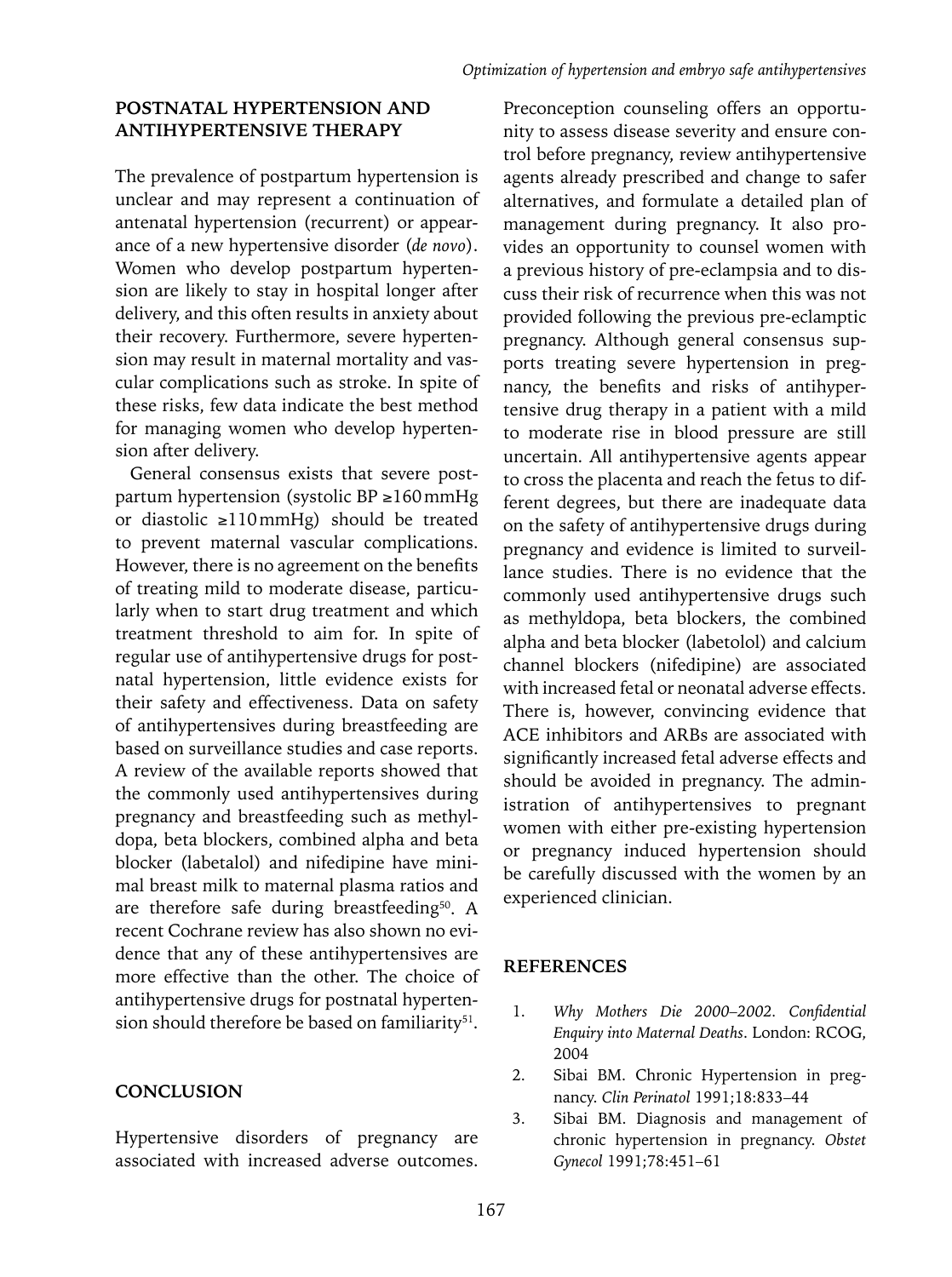- 4. American College of Obstetricians and Gynecologists Practice Bulletin. Diagnosis and management of pre-eclampsia and eclampsia. *Obstet Gynecol* 2001;98:159–67
- 5. Barton JR, O'Brien JM, Bergauer NK, Jacues DL, Sibai SM. Mild gestational hypertension remote from term: progression and outcome. *Am J Obstet Gynecol* 2001;184:979–83
- 6. Cutler JA, Sorlie PD, Wolz M, Thom T, Fields LE, Roccella EL. Trends in hypertension prevalence, awareness, treatment, and control rates in United States adults between 1988–1994 and 1999–2004. *Hypertension* 2008;52:818–27
- 7. Summers L, Price RA. Preconception care. An opportunity to maximise health in pregnancy. *J Nurse Midwifery* 1993;38:188–98
- 8. Jungers P, Chauveau D, Choukroun G, *et al.*  Pregnancy in women with renal impairment. *Clin Nephrol* 1997;47:281–8
- 9. Packham DK, Fairley KF, Ihle BU, Whitworth JA, Kicaid-Smith P. Comparison of pregnancy outcome between normotensive and hypertensive women with primary glomerulonephritis. *Clin Exp Hypertens* 1998;B6:387–99
- 10. Duckitt K, Harrington D. Risk factors for pre-eclampsia at antenatal booking: systematic review of controlled studies. *BMJ* 2005;330:565
- 11. Milne F, Redman C, Walker J, *et al.* The pre-eclampsia community guideline (PRE-COG): How to screen for and detect onset of pre-eclampsia in the community. *BMJ* 2005;330:576–80
- 12. Sibai SM. Dekker G, Kupferminc M. Preeclampsia. *Lancet* 2005;365:785–99
- 13. Bower S, Bewley S, Campbell S. Improved prediction of pre-eclampsia by two stage screening of uterine arteries using early diastolic notch as colour Doppler imaging. *BJOG* 1993;82:78–83
- 14. Curtis S, Sibai SM, Hauth J, *et al.* Low dose Aspirin to prevent pre-eclampsia in women at risk. *N Engl J Med* 1998;338:701–5
- 15. CLASP (Collaborative Low-Dose Aspirin Study in Pregnancy) collaborative Group. A randomised trial of low-dose Aspirin for the prevention and treatment of pregnancy. *Lancet* 1994;343:619–29
- 16. Askie LM, Duley LA, Henderson-Smart DJ, et al. Antiplatelet agents for preventing preeclampsia. A meta-analysis of individual patient data. *Lancet* 2007;369:1791–8
- 17. Duley L, Henderson-Smart DJ, Meher S, King JF. Antiplatelet agents for preventing preeclampsia and its complications. *Cochrane Database Syst Rev* 2007;(2):CD004659
- 18. Magee L, Sadeghi S. Prevention and treatment of postpartum hypertension. *Cochrane Database Syst Rev* 2005;(1):CD004351
- 19. Belzan JM, Villar J, Gonzalez L, Campodonico L, Bergel E. Calcium supplementation to prevent hypertensive disorders of pregnancy. *N Engl J Med* 1991;325:1399–1405
- 20. Lopez-Jaramillo P, Delgado F, Jacombe P, Teran E, Ruano C, Rivera J. Calcium supplementation and the risk of pre-eclampsia in Ecuadorian pregnant teenagers. *Obstet Gynecol* 1997;90:162–7
- 21. Spartling L, Spartling G. Magnesium supplementation in pregnancy: A double-blind study. *Br J Obstet Gynaecol* 1988;95:120–5
- 22. Sibai BM, Villar MA, Bray E. Magnesium supplementation during pregnancy: a double blind randomized controlled clinical trial. *Am J Obstet Gynecol* 1989;161:115–9
- 23. Chappell LC, Seed P, Briley, AL, *et al.* Effects of antioxidants on pre-eclampsia in women at increased risk. A randomized trial. *Lancet* 1999;354:810–6
- 24. Rumbold AR, Crowther CA, Hasslam RR, Dekker GA, Robinson GS. ACTS Study Group. Vitamin C and E and the risks of preeclampsia and perinatal complications. *N Engl J Med* 2006;354:1796
- 25. Rumbold AR, Crowther CA, Hasslam RR, Dekker GA, Robinson GS. ACTS Study Group. Vitamin C and E and the risks of preeclampsia and perinatal complications. *N Engl J Med* 2006;354:1796
- 26. Eastern Region Public Health Observatory. Modelled estimates of prevalence of hypertension for PCTs. September 2008. www. erpho.org.uk/Download/Public/17992/1/ October%202008%20FINAL%20for%20 A4%20+%20live%20links.pdf
- 27. Steer PJ, Little MP, Kold-Jensen T, Chapple J, Elliot P. Maternal blood pressure, birth weight and perinatal mortality in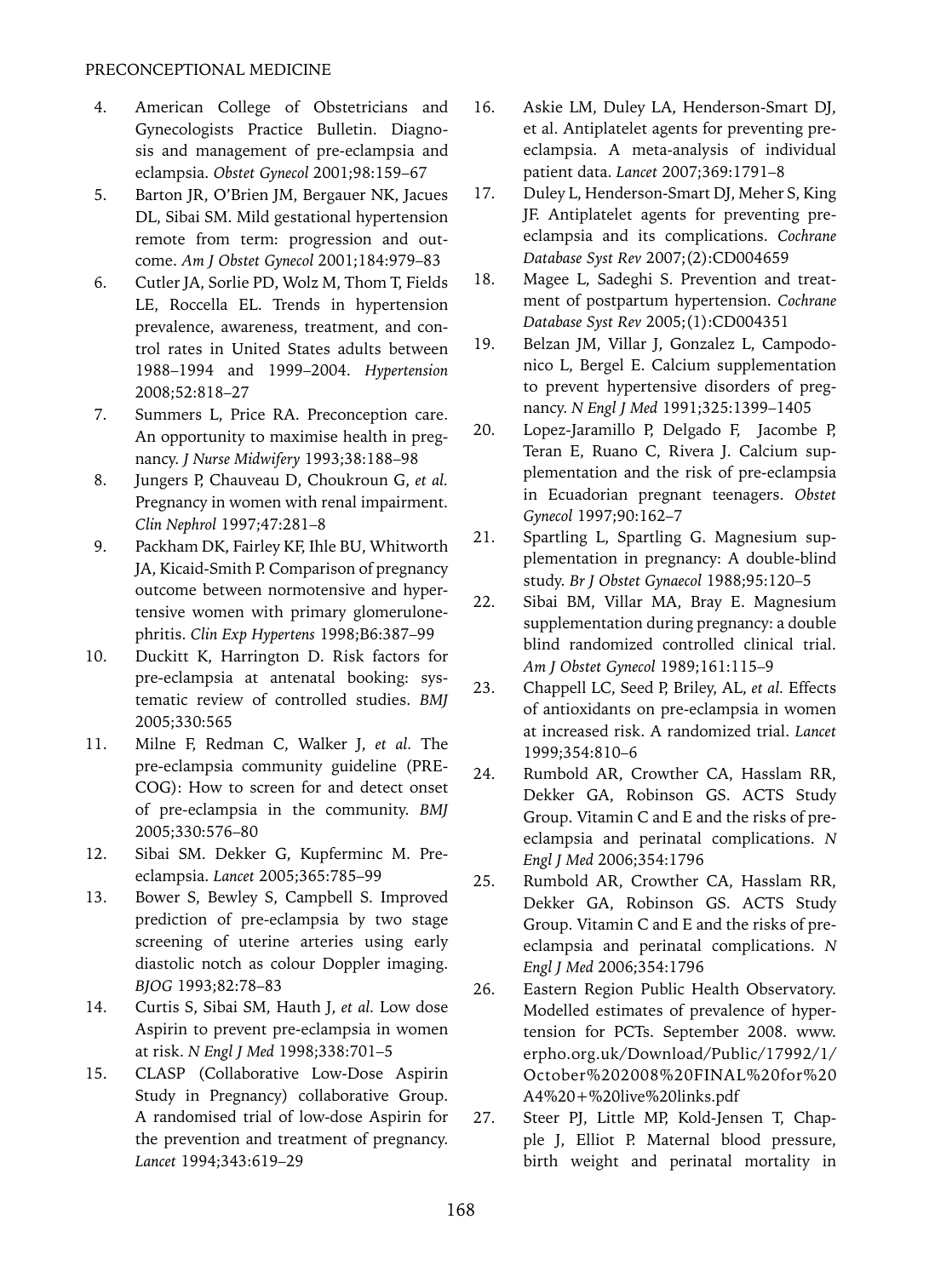first pregnancy: a prospective study. *BMJ* 2004;329:1312–7

- 28. Rey E, LeLorier J, Burgess E, *et al.* Report of the Canadian Hypertension Society consensus conference: 3. Pharmacologic treatment of hypertensive disorders in pregnancy. *Can Med Assoc J* 1997;157:1245–54
- 29. Wide-Swensson D, Montan S, Arulkumaran S, Ingemarsson I, Ratnam SS. Effect of methyldopa and isradipine on fetal heart rate pattern assessed by computerized cardiotocography in human pregnancy. *Am J Obstet Gynecol* 1993; 169: 1581–5
- 30. Huisjes HJ, Hadders-Algra M, Touwen BC. Is clonidine a behavioral teratogen in the human? *Early Hum Dev* 1986;14:43–8
- 31. Hurst JA, Houlston RS, Roberts A, Gould SJ, Tingey WG. Transverse limb deficiency, facial clefting and hypoxic renal damage; an association with treatment of maternal hypertension? *Clin Dysmorphol* 1995;4:359–63
- 32. Butters L, Kennedy S, Rubin PC. Atenolol in essential hypertension during pregnancy. *BMJ* 1990;301:587–9.
- 33. Danti L, Valcamonico A, Soregaroli M, et al. Fetal and maternal Doppler modifications during therapy with antihypertensive drugs. *J Matern Fetal Investig* 1994;4:19–23.
- 34. Kaaja R, Hiilesma V, Holma K, Jarvenpaa AL. Maternal antihypertensive therapy with beta-blockers associated with poor outcome in very low birth weight infants. *Int J Obstet Gynecol* 1992;38:195–8.
- 35. Hjertberg R, Faxelius G, Lagercrantz H. Neonatal adaptation in hypertensive pregnancy--a study of labetalol vs hydralazine treatment. *Perinat Med* 1993;21:69–75
- 36. Magee LA, Elran E, Bull S, *et al.* Risks and benefits of β-receptor blockers for pregnancy hypertension: overview of the randomized trials. *Eur J Obstet Gynecol Reprod Biol*  2000;88:15–26
- 37. Briggs GG, Freeman RK, Yaffe SJ (eds). *Drugs in Pregnancy and Lactation*, 4th edn. Baltimore: Williams & Wilkins, 1994
- 38. Hjerberg R, Faxelius G and Largercrunts H. Neonatal adaptation in hypertensive pregnancy – a study of labetolol vs. hydralazine treatment. *J Perinat Med* 1993;21:69–75
- 39. Cruickshank DJ, Robertson AA, Campbell D, MacGillivary I. Does Labetolol influence the development of proteinuria in pregnancy hypertension? A randomized control study. *Eur J Obstet Gynecol Reprod Biol* 1992;45:47–51
- 40. Ayromlooi J, Tobias M, Berg P, Leff R. The effects of diazoxide upon fetal and maternal haemodynamic and fetal brain function and metabolism. *Pediatr Pharmacol (New York)* 1982;2:293–304
- 41. Magee LA, Sxhick B, Donnenfeld AE, *et al.* The safety of calcium channel blockers in human pregnancy: A prospective, multicentre cohort study. *Am J Obstet Gynecol*  1996;174:823–8.
- 42. Gruppo di studio. Nifidipine versus expectant management in mild to moderate hypertension in pregnancy. *Br J Obstet Gynaecol*  1998;105:718–22
- 43. Impey L. Severe hypertension and fetal distress following sublingual administration of nifedipine to a patient with severe pregnancy induced hypertension at 33 weeks. *Br J Obstet Gynaecol* 1993;100:959–961
- 44. Waisman GD, Mayorga LM, Camera MI, *et al.* Magnesium plus nifedipine: potentiation of hypotensive effect in preeclampsia? *Am J Obstet Gynecol* 1988;159:308–9
- 45. Umans JG, Lindheimer MD. Antihypertensive treatment. In: Lindheimer MD, Roberts JM & Cunningham FG (eds). *Hypertensive Disorders in Pregnancy,* 2nd edn. Stamford: Appleton & Lange, 1999:581–604
- 46. Magee LA, Ornstein MP, von Dadelszen P. Clinical review: management of mild to moderate pregnancy hypertension. *BMJ* 1999;318:1332–8
- 47. Sibai BM, Grossman RA, Grossman HG. Effects of diuretics on plasma volume in pregnancies with long term hypertension. *Am J Obstet Gynecol* 1984;150:831–5
- 48. Committee on Drugs, American Academy of Pediatrics. The transfer of drugs and other chemicals into human milk. *Pediatrics* 1994;93:137–50
- 49. Martin U, Foreman MA, Travis JC, Casson D, Coleman JJ. Use of ACE inhibitors and ARBs in hypertensive women of childbearing age. *J Clin Pharm Ther* 2008;33:507–11